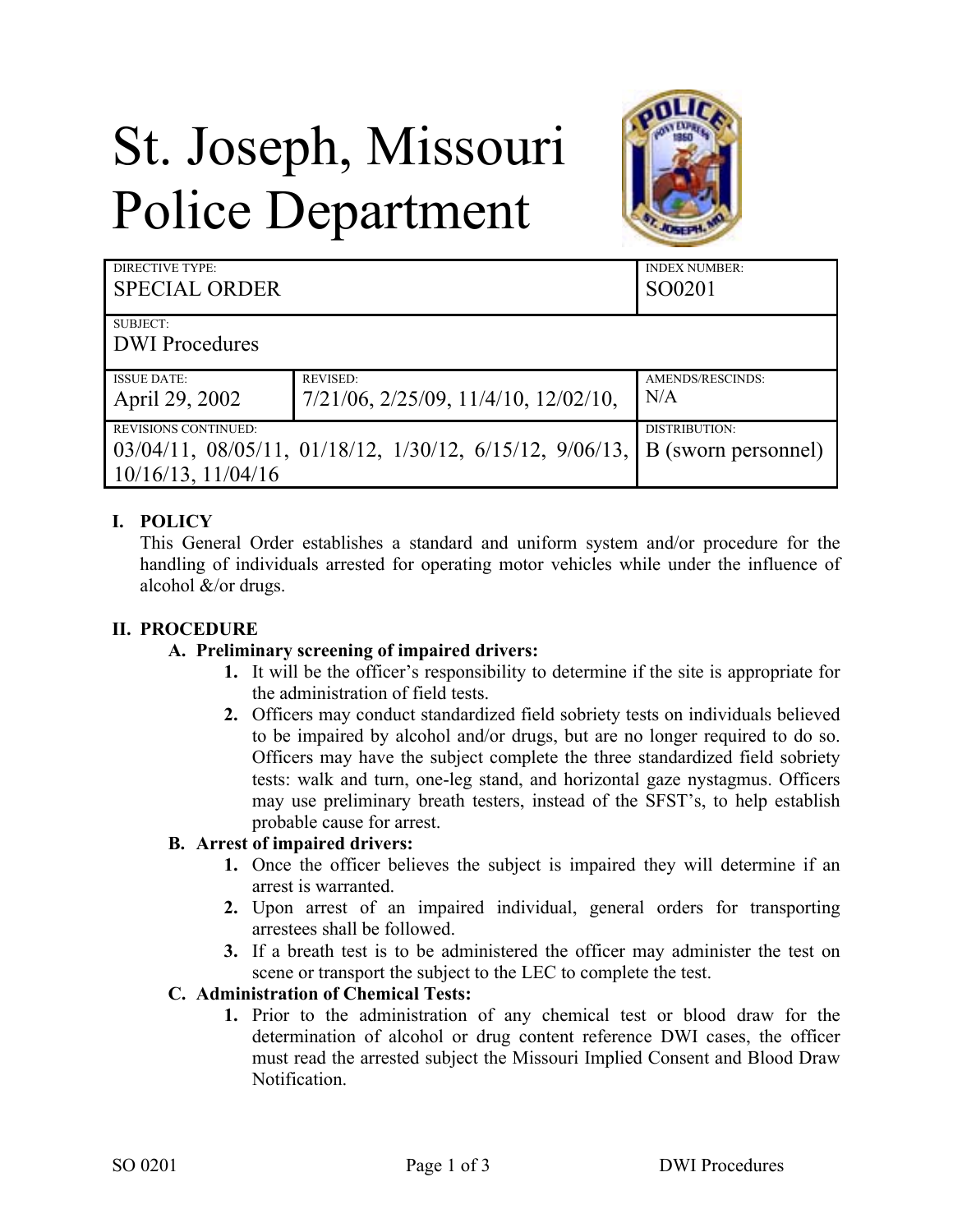- **2.** A chemical test then shall be administered following procedures set forth by the Missouri Department of Health:
	- **a.** Only those individuals that possess a valid Type III or II permit issued by the MO Department of Health may operate breath testing instruments.
	- **b.** No more than two chemical tests shall be given to any arrested subject for the purpose of determining drug or alcohol content. This does not include or limit tests required for bonding purposes.
	- **c.** Approved tests shall be those allowed by the MO Department of Health.

# **D. Drug Impaired Drivers**

- **1.** Officers shall follow the above process for all alcohol/drug impaired drivers.
- **2.** Officers that suspect a subject is impaired on something other than alcohol after chemical breath testing has been completed, will follow these steps in order:
	- **a.** Notify the on-duty supervisor, who will have dispatch contact the oncall DRE.
	- **b.** Complete the Missouri Alcohol Influence Report and all supporting reports.
	- **c.** The DRE officer will complete the DRE evaluation and complete all required reports.
	- **d.** The DRE will make the determination of the subject's impairment and inform the arresting officer of the results of the evaluation.
	- **e.** Arresting officer will submit all reports to the appropriate court.

# **E. Refusal of Chemical Breath Test:**

- **1.** If the subject refuses the initial breath test, the officer will begin the procedure for obtaining a search warrant for a blood draw.
- **2.** The condensed search warrant application form will be completed and sent to the appropriate prosecutor. Once returned to the officer, the application and warrant will be then be sent to the on-call judge for his/her signature.
- **3.** When the signed warrant is received back from the judge, the officer will begin the procedure for obtaining the subject's blood, according to the warrant.

# **F. Procedures for Filing of Charges**:

**1.** The following procedures shall be adhered to for the purpose of determining which court arrested individuals shall be charged in:

# **a. MUNICIPAL**

- 1)  $1^{st}$  (or  $2^{nd}$  with priors more than 10 yrs old)
- **2)** Non-injury accidents w/insurance
- **3)** .20% or less B.A.C.
- **4)** .20% .25% officer discretion

# **b. STATE**

- **1)**  $2<sup>nd</sup>$  & subsequent offenses (with priors 10 yrs or less)
- **2)** Accidents without proof of insurance
- **3)** .25% B.A.C. or above
- **4)** Injury or fatality accidents